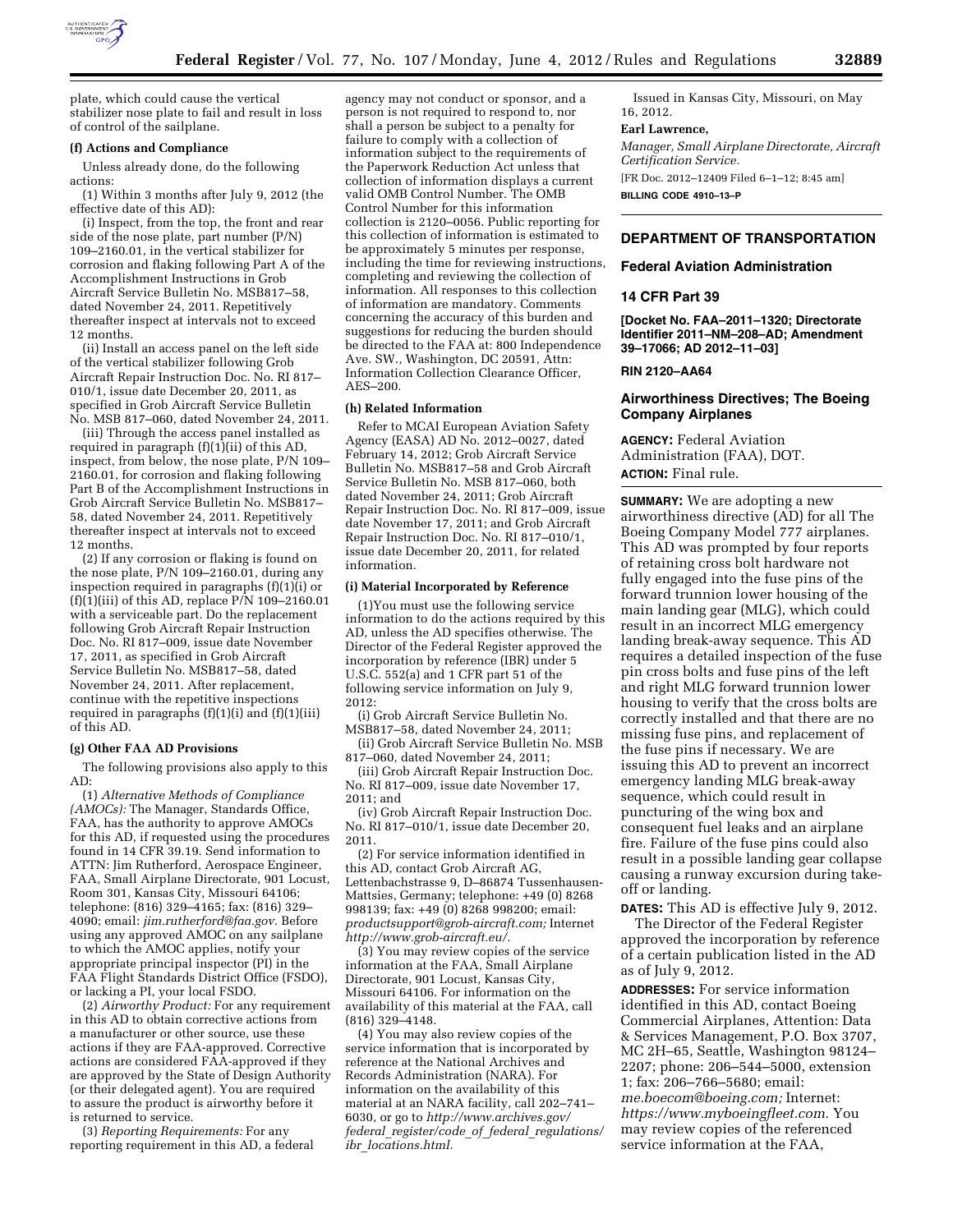Transport Airplane Directorate, 1601 Lind Avenue SW., Renton, Washington. For information on the availability of this material at the FAA, call 425–227– 1221.

## **Examining the AD Docket**

You may examine the AD docket on the Internet at *[http://](http://www.regulations.gov)* 

*[www.regulations.gov;](http://www.regulations.gov)* or in person at the Docket Management Facility between 9 a.m. and 5 p.m., Monday through Friday, except Federal holidays. The AD docket contains this AD, the regulatory evaluation, any comments received, and other information. The address for the Docket Office (phone: 800–647–5527) is Document Management Facility, U.S. Department of Transportation, Docket Operations, M–30, West Building Ground Floor, Room W12–140, 1200 New Jersey Avenue SE., Washington, DC 20590.

### **FOR FURTHER INFORMATION CONTACT:**

James Sutherland, Aerospace Engineer, Airframe Branch, ANM–120S, FAA, Seattle Aircraft Certification Office (ACO), 1601 Lind Avenue SW., Renton, Washington 98057–3356; phone: 425– 917–6533; fax: 425–917–6590; email: *[James.Sutherland@faa.gov.](mailto:James.Sutherland@faa.gov)* 

# **SUPPLEMENTARY INFORMATION:**

### **Discussion**

We issued a notice of proposed rulemaking (NPRM) to amend 14 CFR part 39 to include an AD that would apply to the specified products. That NPRM published in the **Federal Register** on December 15, 2011 (76 FR 77937). That NPRM proposed to require a detailed inspection of the fuse pin cross bolts and fuse pins of the forward trunnion lower housing of the left and right MLG to verify that the cross bolts are correctly installed and that there are no missing fuse pins, and replacing all fuse pins in the MLG forward trunnion upper and lower housing with new fuse pins if necessary.

### **Comments**

We gave the public the opportunity to participate in developing this AD. The following presents the comments received on the proposal (76 FR 77937, December 15, 2011) and the FAA's response to each comment.

## **Support for the NPRM (76 FR 77937, December 15, 2011)**

United Airlines stated it concurs with the proposed rule (76 FR 77937, December 15, 2011) to inspect for the correct installation of the cross bolts and the fuse pins to ensure a high level of safety for the 777 fleet.

Thomas Hayden Barnes stated that he supports efforts to ensure airline safety and the proposed rule (76 FR 77937, December 15, 2011).

## **Request To Clarify Fuse Pin Replacement**

American Airlines (American) and FedEx requested clarification as to whether the NPRM (76 FR 77937, December 15, 2011) requires changing all fuse pins on both left and right MLG even if the discrepant condition is only found on one side of the airplane MLG.

We agree to clarify the fuse pin replacement by changing paragraph (g) of the final rule to read, in part: ''If any cross bolt of the MLG forward trunnion lower housing is not installed correctly, or if any fuse pin of the MLG forward trunnion lower housing is missing: Before further flight, replace all fuse pins in the MLG forward trunnion upper and lower housing on the side, or sides of the airplane, where the missing or incorrectly installed fuse pin/pins were discovered \* \* \*.''

# **Request To Use Maintenance Pits and Clarify Procedure**

American requested that the NPRM (76 FR 77937, December 15, 2011) permit the use of maintenance pits in lieu of jacking the airplane, as specified in Boeing Alert Service Bulletin 777– 57A0090, dated August 24, 2011. American stated that it is acceptable to stabilize the airplane on jacks and lower maintenance pits until the wheels do not touch the surface, and accomplishes the same effect of unloading the airplane weight from the trunnion for the purposes of changing the fuse pins.

American also noted that the phrase ''until the wheels are just off the ground'' in Part 2 of the Accomplishment Instructions of Boeing Alert Service Bulletin 777–57A0090, dated August 24, 2011, might be construed to be a dimension without tolerance.

We agree that the use of lowered maintenance pits to unload the MLG does have the same effect as lifting. We also agree that the meaning of the phrase ''just off the ground'' is a dimension without tolerance. We have changed paragraph (g) of the final rule to specify that step 1 in Part 2 of paragraph 3.B. of the Accomplishment Instructions of Boeing Alert Service Bulletin 777–57A0090, dated August 24, 2011, is not considered regulatory for the purposes of this AD.

## **Request To Change Applicability**

Boeing and FedEx requested that the applicability of the NPRM (76 FR 77937, December 15, 2011) list only the airplanes specified in Boeing Alert Service Bulletin 777–57A0090, dated August 24, 2011. Boeing stated that airplanes not listed in this service information have been inspected during production to ensure they do not have the unsafe condition. FedEx stated that it currently flies 6 aircraft that are not listed in the NPRM, and is adding new aircraft to its fleet, none of which will be listed in the NPRM.

We agree. The intent of the AD is to ensure that inspections are done on airplanes on which Boeing was unable to confirm that the cross bolts are installed correctly and on which there are no missing fuse pins. We have changed paragraph (c) of the final rule to apply to the airplanes identified in Boeing Alert Service Bulletin 777– 57A0090, dated August 24, 2011.

## **Additional Change Made to This Final Rule**

We have removed Note 1 that followed paragraph (g) in the NPRM (76 FR 77937, December 15, 2011) from the final rule. That information is contained in Note 7 of the Accomplishment Instructions of Boeing Alert Service Bulletin 777–57A0090, dated August 24, 2011, and does not need to be included in the AD.

# **Conclusion**

We reviewed the relevant data, considered the comments received, and determined that air safety and the public interest require adopting the AD with the changes described previously and minor editorial changes. We have determined that these minor changes:

• Are consistent with the intent that was proposed in the NPRM (76 FR 77937, December 15, 2011) for correcting the unsafe condition; and

• Do not add any additional burden upon the public than was already proposed in the NPRM (76 FR 77937, December 15, 2011).

We also determined that these changes will not increase the economic burden on any operator or increase the scope of the AD.

## **Costs of Compliance**

We estimate that this AD affects 166 airplanes of U.S. registry.

We estimate the following costs to comply with this AD: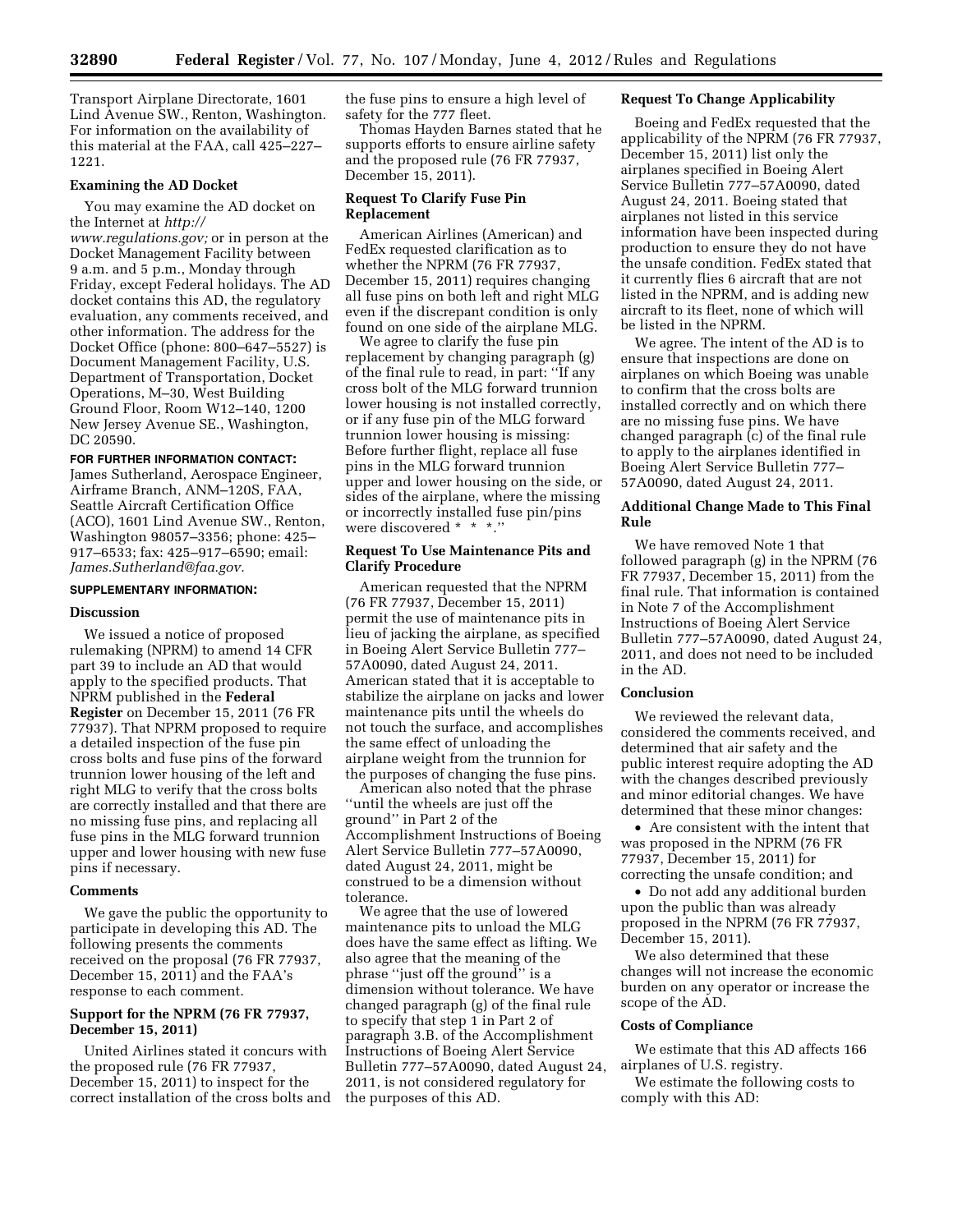## ESTIMATED COSTS

| Action | Labor cost                                  | Parts cost | Cost per<br>product | Cost on U.S.<br>operators |
|--------|---------------------------------------------|------------|---------------------|---------------------------|
|        | 3 work-hours $\times$ \$85 per hour = \$255 | \$0        | \$255               | \$42,330                  |

We estimate the following costs to do any necessary replacements that would

be required based on the results of the inspection. We have no way of

determining the number of aircraft that might need these replacements.

# ON-CONDITION COSTS

| Action | Labor cost                                                                         | Parts cost | Cost per product               |
|--------|------------------------------------------------------------------------------------|------------|--------------------------------|
|        | 44 work-hours $\times$ \$85 per hour =   Between \$15,216 and \$52,620<br>\$3.740. |            | Between \$18,956 and \$56,360. |

According to the manufacturer, some of the costs of this AD may be covered under warranty, thereby reducing the cost impact on affected individuals. We do not control warranty coverage for affected individuals. As a result, we have included all costs in our cost estimate.

# **Authority for This Rulemaking**

Title 49 of the United States Code specifies the FAA's authority to issue rules on aviation safety. Subtitle I, section 106, describes the authority of the FAA Administrator. Subtitle VII: Aviation Programs, describes in more detail the scope of the Agency's authority.

We are issuing this rulemaking under the authority described in Subtitle VII, Part A, Subpart III, Section 44701: ''General requirements.'' Under that section, Congress charges the FAA with promoting safe flight of civil aircraft in air commerce by prescribing regulations for practices, methods, and procedures the Administrator finds necessary for safety in air commerce. This regulation is within the scope of that authority because it addresses an unsafe condition that is likely to exist or develop on products identified in this rulemaking action.

## **Regulatory Findings**

This AD will not have federalism implications under Executive Order 13132. This AD will not have a substantial direct effect on the States, on the relationship between the national government and the States, or on the distribution of power and responsibilities among the various levels of government.

For the reasons discussed above, I certify that this AD:

(1) Is not a ''significant regulatory action'' under Executive Order 12866,

(2) Is not a ''significant rule'' under DOT Regulatory Policies and Procedures (44 FR 11034, February 26, 1979),

(3) Will not affect intrastate aviation in Alaska, and

(4) Will not have a significant economic impact, positive or negative, on a substantial number of small entities under the criteria of the Regulatory Flexibility Act.

# **List of Subjects in 14 CFR Part 39**

Air transportation, Aircraft, Aviation safety, Incorporation by reference, Safety.

### **Adoption of the Amendment**

Accordingly, under the authority delegated to me by the Administrator, the FAA amends 14 CFR part 39 as follows:

## **PART 39—AIRWORTHINESS DIRECTIVES**

■ 1. The authority citation for part 39 continues to read as follows:

**Authority:** 49 U.S.C. 106(g), 40113, 44701.

## **§ 39.13 [Amended]**

■ 2. The FAA amends § 39.13 by adding the following new airworthiness directive (AD):

**2012–11–03 The Boeing Company:**  Amendment 39–17066; Docket No. FAA–2011–1320; Directorate Identifier 2011–NM–208–AD.

## **(a) Effective Date**

This AD is effective July 9, 2012.

## **(b) Affected ADs**

None.

# **(c) Applicability**

This AD applies to The Boeing Company Model 777–200, –200LR, –300, –300ER, and 777F series airplanes, certificated in any category, as identified in Boeing Alert Service Bulletin 777–57A0090, dated August 24, 2011.

### **(d) Subject**

Joint Aircraft System Component (JASC)/ Air Transport Association (ATA) of America Code 57, Wings.

## **(e) Unsafe Condition**

This AD was prompted by four reports of retaining cross bolt hardware not fully engaged into the fuse pins of the forward trunnion lower housing of the main landing gear (MLG), which could result in an incorrect MLG emergency landing breakaway sequence. We are issuing this AD to prevent an incorrect emergency landing MLG break-away sequence, which could result in puncturing of the wing box and consequent fuel leaks and an airplane fire. Failure of the fuse pins could also result in a possible landing gear collapse causing a runway excursion during take-off or landing.

## **(f) Compliance**

Comply with this AD within the compliance times specified, unless already done.

## **(g) Detailed Inspection and Replacement**

Within 1,125 days after the effective date of this AD, perform a detailed inspection of the fuse pin cross bolts and fuse pins of the left and right MLG forward trunnion lower housing to verify that the cross bolts are installed correctly and that there are no missing fuse pins, in accordance with the Accomplishment Instructions of Boeing Alert Service Bulletin 777–57A0090, dated August 24, 2011. If any cross bolt of the MLG forward trunnion lower housing is not installed correctly, or if any fuse pin of the MLG forward trunnion lower housing is missing: Before further flight, replace all fuse pins in the MLG forward trunnion upper and lower housing on the side, or sides, of the airplane where the missing or incorrectly installed fuse pin/pins were discovered, in accordance with the Accomplishment Instructions of Boeing Alert Service Bulletin 777–57A0090, dated August 24, 2011, except step 1 in Part 2 of paragraph 3.B of the Accomplishment Instructions of Boeing Alert Service Bulletin 777–57A0090, dated August 24, 2011, is not considered regulatory for the purposes of this AD.